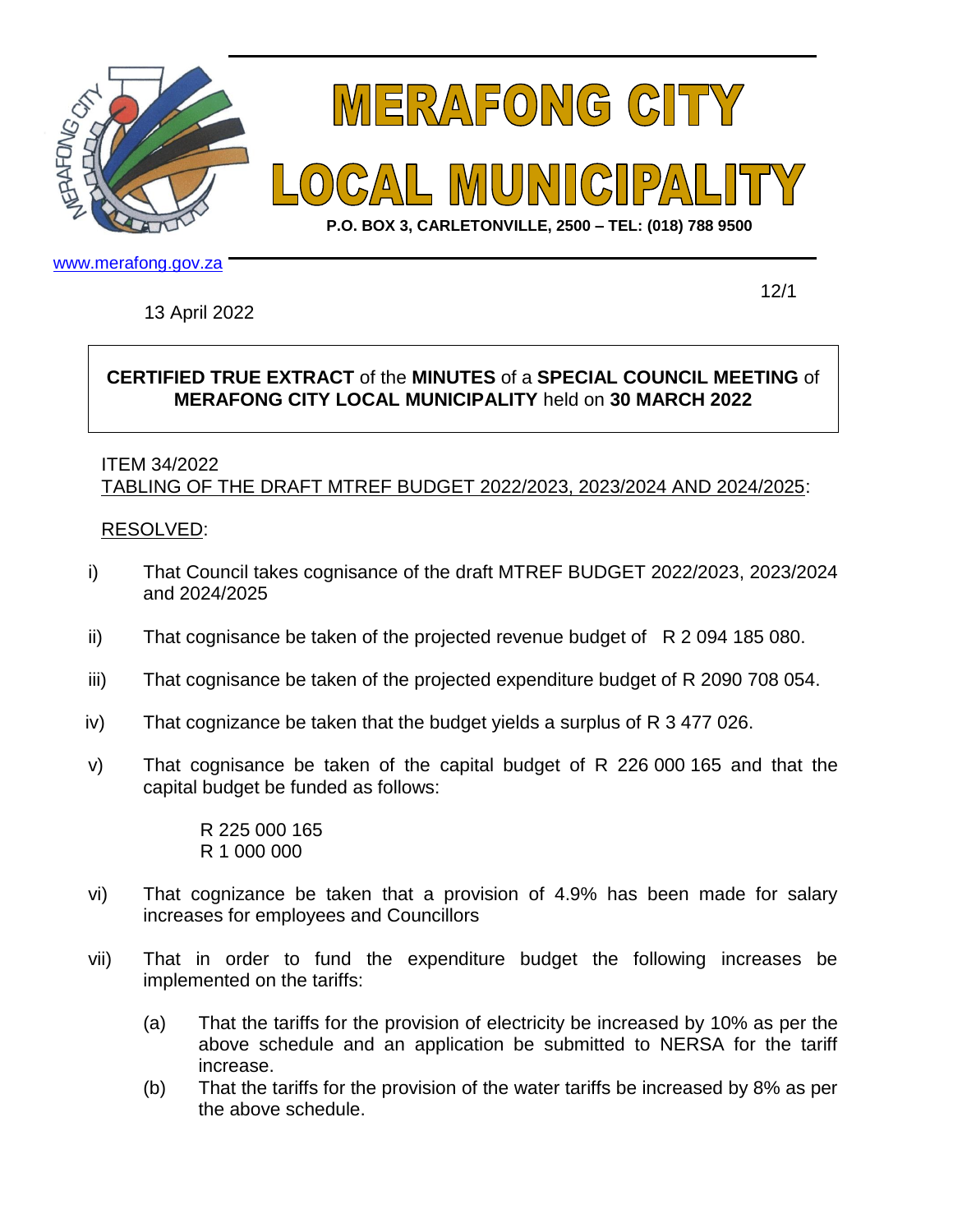- (c) That the tariffs for the provision of sewer tariffs be increased by 8% as per the above schedule.
- (d) That the tariffs for the provision of refuse removal services be increased by 6% as per the above schedule.
- (e) That the tariffs for property taxes be increased by 4%. The schedule for the property taxes tariffs will be submitted with the final budget at the end of May.
- (f) That the tariffs for sundry tariffs be increased by 6% and the tariff book for the increases be submitted with the final budget at the end of May 2022.
- viii) That the indigent households in the area of jurisdiction of Merafong City Local Municipality be accorded assistance as follows:

| <b>INDIGENT 2022/2023</b> |        |        |          |        |
|---------------------------|--------|--------|----------|--------|
| <b>6KL WATER</b>          | 14.72  | 88.32  | 13.248   | 101.57 |
| 50 Units Elec.            | 1.3841 | 69.205 | 10.38075 | 79.59  |
| Elec Basic                |        |        |          | 115.83 |
| 6kl Sewer                 | 6.69   | 37.14  | 5.571    | 42.71  |
| <b>Sewer Basic</b>        |        |        |          | 73.01  |
| Refuse                    | 213.23 | 213.23 | 31.9845  | 245.21 |
|                           |        |        |          | 657.92 |
|                           |        |        |          |        |

Indigent Subsidy

- ix) That the following budget policies be tabled for consideration and be subjected to stakeholder participation (Councillors, steering committees and public)
	- (a) Supply Chain Management Policy
	- (b) Asset Management Policy
	- (c) Borrowing Policy
	- (d) Budget Funding and Reserves Policy
	- (e) Cash Management Policy
	- (f) Cost Containment Policy
	- (g) Investment Policy
	- (h) Long term financial planning policy
	- (i) Sundry tariffs policy
	- (j) Tariff policy
	- (k) Unauthorized, Irregular, Fruitless and Wasteful Expenditure Policy
	- (l) Virement Policy
	- (m) Assets Disposal Policy
	- (n) Credit Control and debt collections policy
	- (o) Debt Write-off Policy
	- (p) Property Rates Policy
- ix) Additional budget be ring-fenced for recruitment of critical positions.